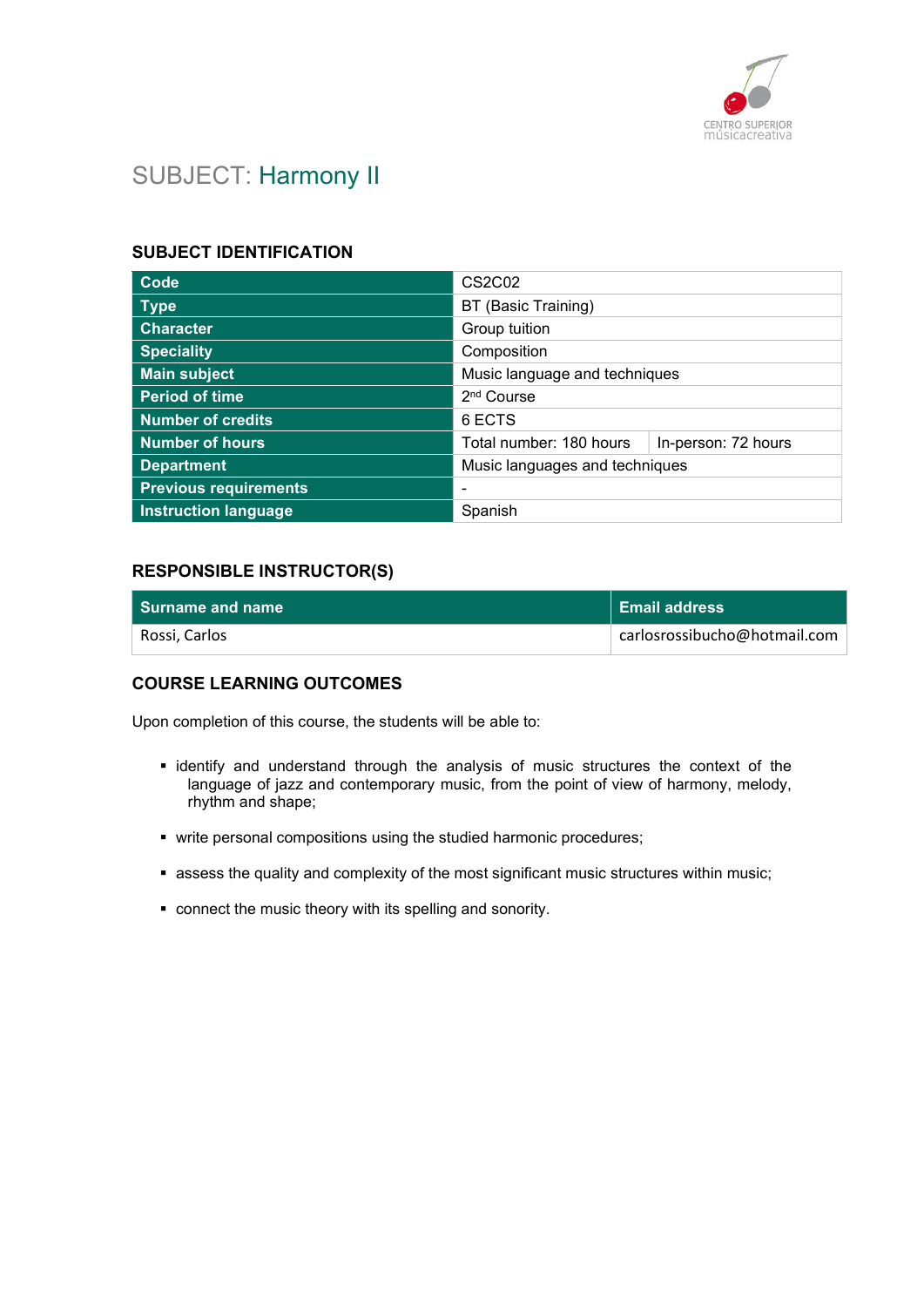

# COURSE CONTENT

| <b>Thematic block</b> |                                               | <b>Theme/Repertoire</b>                                                                                    |
|-----------------------|-----------------------------------------------|------------------------------------------------------------------------------------------------------------|
|                       | THEME 1: Secondary and extended dominants.    |                                                                                                            |
|                       | THEME 2: Tritonal and II relative substitute. |                                                                                                            |
| Ι.                    | <b>Review and</b><br>deepening in tonal       | THEME 3: Passing diminished, approximation.                                                                |
|                       | harmony basic<br>concepts                     | THEME 4: II- V adjacent                                                                                    |
|                       |                                               | THEME 5: Modulation.                                                                                       |
|                       |                                               | THEME 6: Modal Exchange with major scale degrees.                                                          |
|                       |                                               | THEME 7: Melodic and harmonic minor scale degrees                                                          |
| П.                    | <b>Advanced modal</b><br>exchange             | THEME 8: Harmonic major scale degrees                                                                      |
|                       |                                               | THEME 9: Modal Exchange with modes of the melodic minor scale and the<br>harmonic minor and major scales.  |
| Ш.                    | <b>Tonal harmonic</b><br>conclusion           | THEME 10: The twelve dominants within a key                                                                |
|                       |                                               | THEME 11: The Greek modes: characteristic tones, modal cadences.                                           |
| IV.                   | <b>Modes</b>                                  | THEME 12: Hybrid chords I: formation.                                                                      |
|                       | THEME 13: Modal chords: IVmaj7b5, billmaj7#5. |                                                                                                            |
|                       |                                               | THEME 14: Hybrid chords II: progressions.                                                                  |
|                       |                                               | THEME 15: Extended modal exchange: modal Exchange progressions.<br>Table of 4-part chords modally ordered. |
| V.                    | <b>Modal exchange</b>                         | THEME 16: Modal exchange without key reference.                                                            |
|                       |                                               | THEME 17: Complex modality: Wayne Shorter                                                                  |
| VI.                   | <b>Advanced resources</b>                     | THEME 18: Multitonic systems: Coltrane changes, systems of 4 tonic                                         |
| VII.                  | <b>Pentatonic scales</b>                      | THEME 19: Major and minor pentatonic scales.                                                               |
|                       | THEME 20: Altered pentatonic scales.          |                                                                                                            |
| VIII.                 | <b>Other scales</b>                           | THEME 21: Diminished scales and whole tone scales. Hexatonic scales.                                       |
| IX.                   | <b>Re-harmonization</b>                       | THEME 22: Re-harmonization common techniques                                                               |
|                       |                                               | THEME 23: Pedals and ostinatos, constant structures                                                        |
| Х.                    | Composition                                   | THEME 24: Polychords                                                                                       |
|                       | techniques                                    | THEME 26: Polymodality                                                                                     |
|                       |                                               | THEME 25: Mirrored harmony                                                                                 |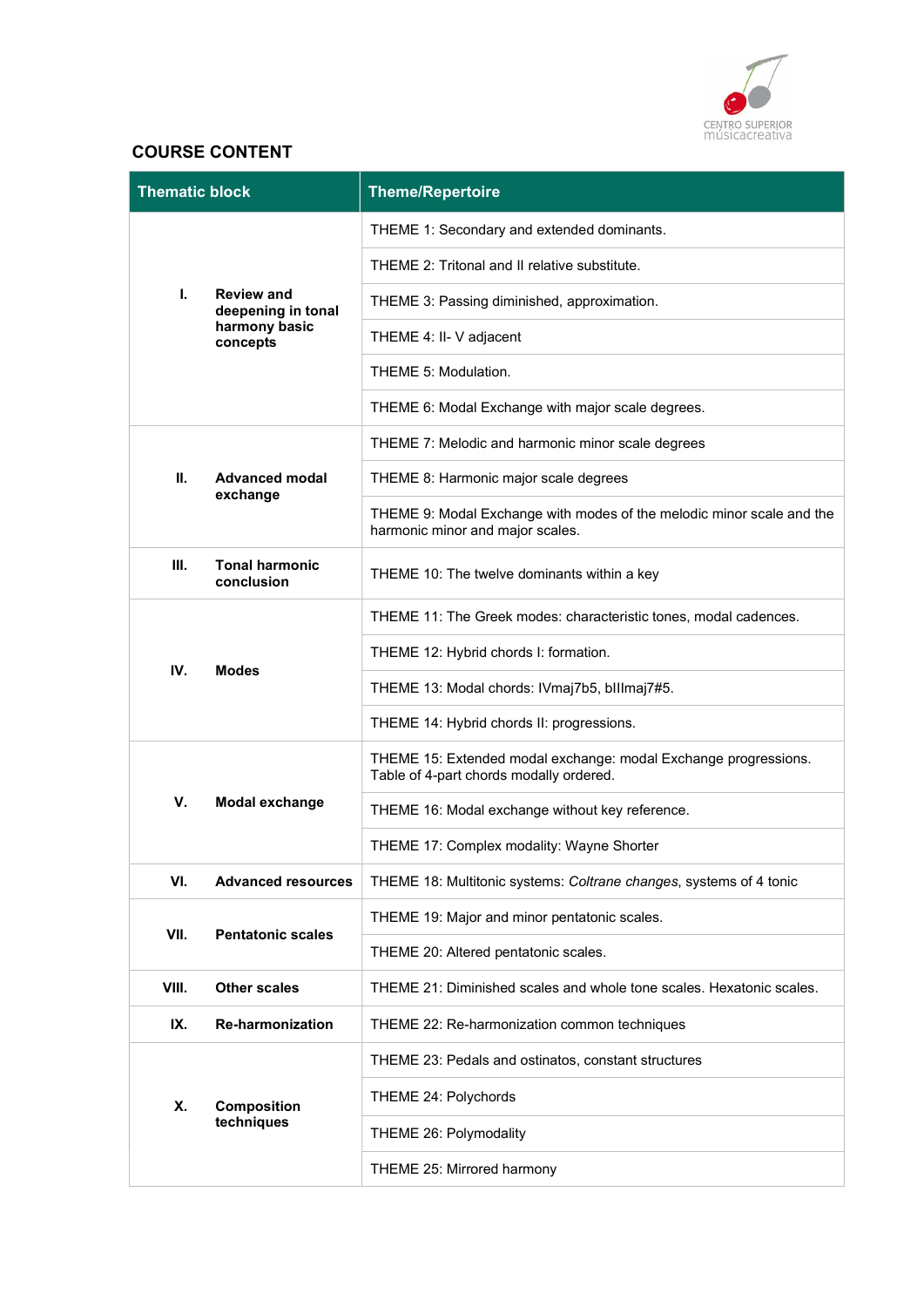

# STUDENT´S STUDY HOURS PLANNING

| <b>Activity type</b>                                           | <b>Total hours</b>   |
|----------------------------------------------------------------|----------------------|
| <b>Theoretic activities</b>                                    | 50 hours             |
| <b>Practice activities</b>                                     | 14 hours             |
| Other mandatory training activities (seminars, workshops etc.) | 4 hours              |
| <b>Test taking</b>                                             | 4 hours              |
| <b>Student self-study hours</b>                                | 108 hours            |
| Total studying hours                                           | $76+108 = 180$ hours |

# **METHODOLOGY**

| <b>Theoretical activities</b>                                                | Theoretical/conceptual explanations and analysis of different<br>examples coming from all the most relevant music styles.                                                                       |
|------------------------------------------------------------------------------|-------------------------------------------------------------------------------------------------------------------------------------------------------------------------------------------------|
| <b>Practical activities</b>                                                  | Practical application of what has been studied in class through<br>transcriptions, collective group intonation, performance with<br>instrument, sight-reading, rhythms and melodies composition |
| <b>Other training mandatory</b><br>activities (workshops,<br>seminars, etc.) | Thematic sessions with visiting professors                                                                                                                                                      |

### ASSESSMENT TOOLS

|                                                                          | Participation: The students must actively participate in class, proving<br>interest and/or understanding of the content covered.                                                                                                         |
|--------------------------------------------------------------------------|------------------------------------------------------------------------------------------------------------------------------------------------------------------------------------------------------------------------------------------|
| <b>Theoretical activities</b>                                            | Continuous evaluation: The students must fulfil the requested<br>assignments during the whole academic course, proving research<br>ability and practice synthesis skills concerning theoretical concepts in<br>performance.              |
|                                                                          | Participation: The students must actively participate in class, proving<br>interest and/or understanding of the content covered.                                                                                                         |
| <b>Practical activities</b>                                              | Continuous evaluation: The students must fulfil the requested practical<br>assignments during the whole academic course based on to team-<br>work dynamics and also prove writing and oral skills.                                       |
|                                                                          | Performance exams: The students must take at least two exams<br>during the academic course in order to show the practical skills<br>acquired and the practical assimilation of the course contents,<br>following the tests instructions. |
| Other educational mandatory<br>activities (workshops,<br>seminars, etc.) | <b>Participation:</b> The students must actively participate in the different<br>relevant events as considered by the instructor or by the degree<br>coordinators.                                                                       |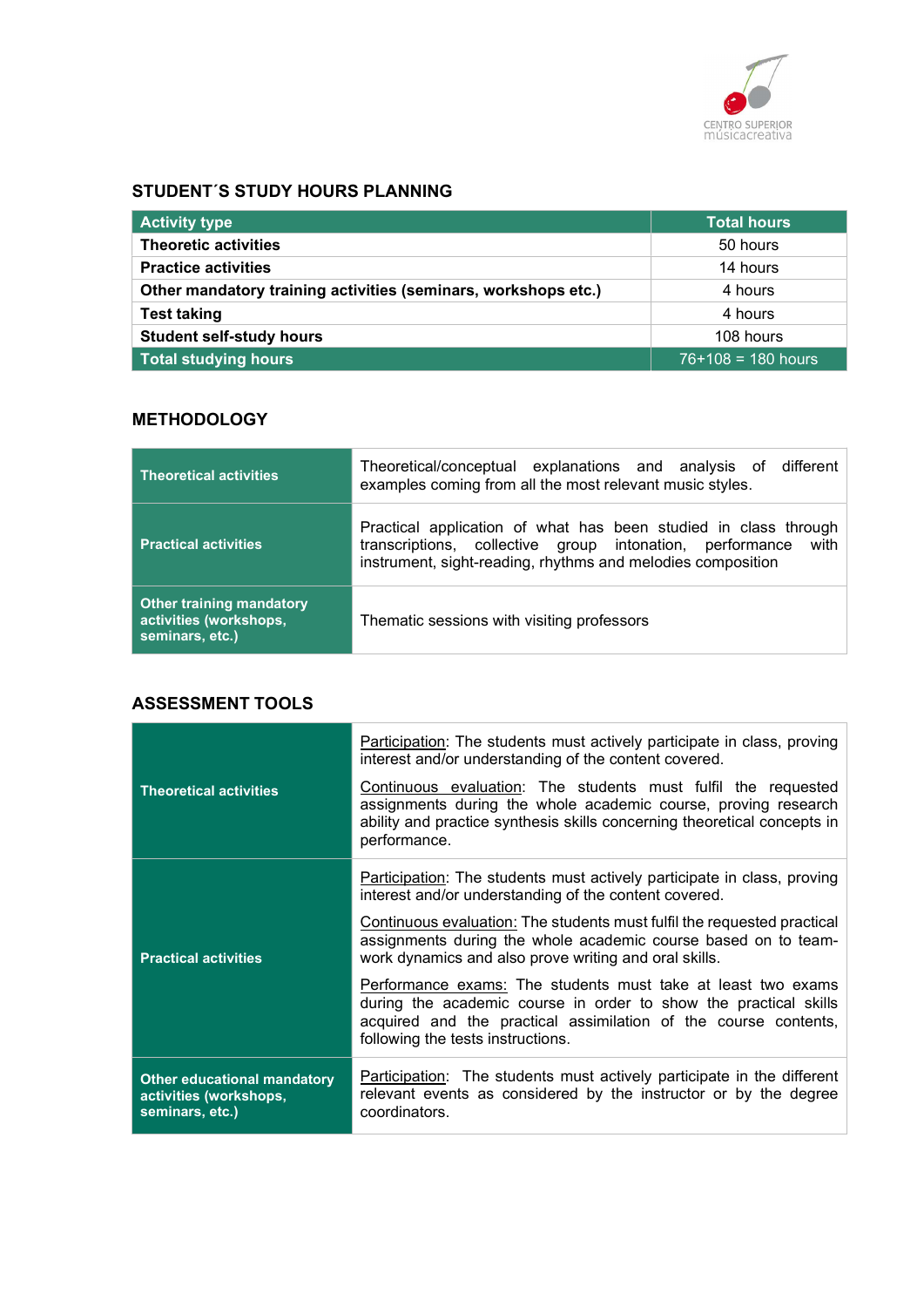

### ASSESSMENT CRITERIA

| <b>Theoretical activities</b>                                                | To develop in a reasonable way a conceptual-theoretical<br>framework and analyse consequently examples from the most<br>relevant music styles                                           |
|------------------------------------------------------------------------------|-----------------------------------------------------------------------------------------------------------------------------------------------------------------------------------------|
| <b>Practical activities</b>                                                  | To apply practically the skills developed in class through<br>transcriptions, group intonation, instrument performance, sight-<br>reading and through rhythms and melodies composition. |
| <b>Other training mandatory</b><br>activities (workshops,<br>seminars, etc.) | To attend and participate in the relevant events for their education<br>(Meet the artists sessions, invited professors' sessions, concerts<br>and rehearsals)                           |

### GRADE DETERMINATION SYSTEM

#### Grade determination system in continuous assessment

|                       | Grade percentage |
|-----------------------|------------------|
| Participation         | 10%              |
| Continuous assessment | 30%              |
| Mid-term exam         | 30%              |
| Final exam            | 30%              |
| Total                 | 100%             |

#### Grade determination system in cases of loss of continuous assessment right

|            | <b>Grade percentage</b> |
|------------|-------------------------|
| Final exam | 80%                     |
| Total      | 80%                     |

#### Grade determination system for the extraordinary assessment call

|             | <b>Grade percentage</b> |
|-------------|-------------------------|
| Retake exam | 100%                    |
| Total       | 100%                    |

#### Grade determination system for students with disabilities

In principle, the grade determination system for students with disabilities will be carried out following the criteria set for the rest of the students, ensuring equal opportunities and conditions for all the students. However, if necessary, the instructor in charge will consider the type of disability of the concerned student. Should the situation apply, the assessment conditions will be adapted in accordance to the limitations of the corresponding disability.

These considerations will be established once the concerned student enrols in the corresponding courses. For the official records, the student and/or the student representative will be requested to present the corresponding disability report for the official accreditation.